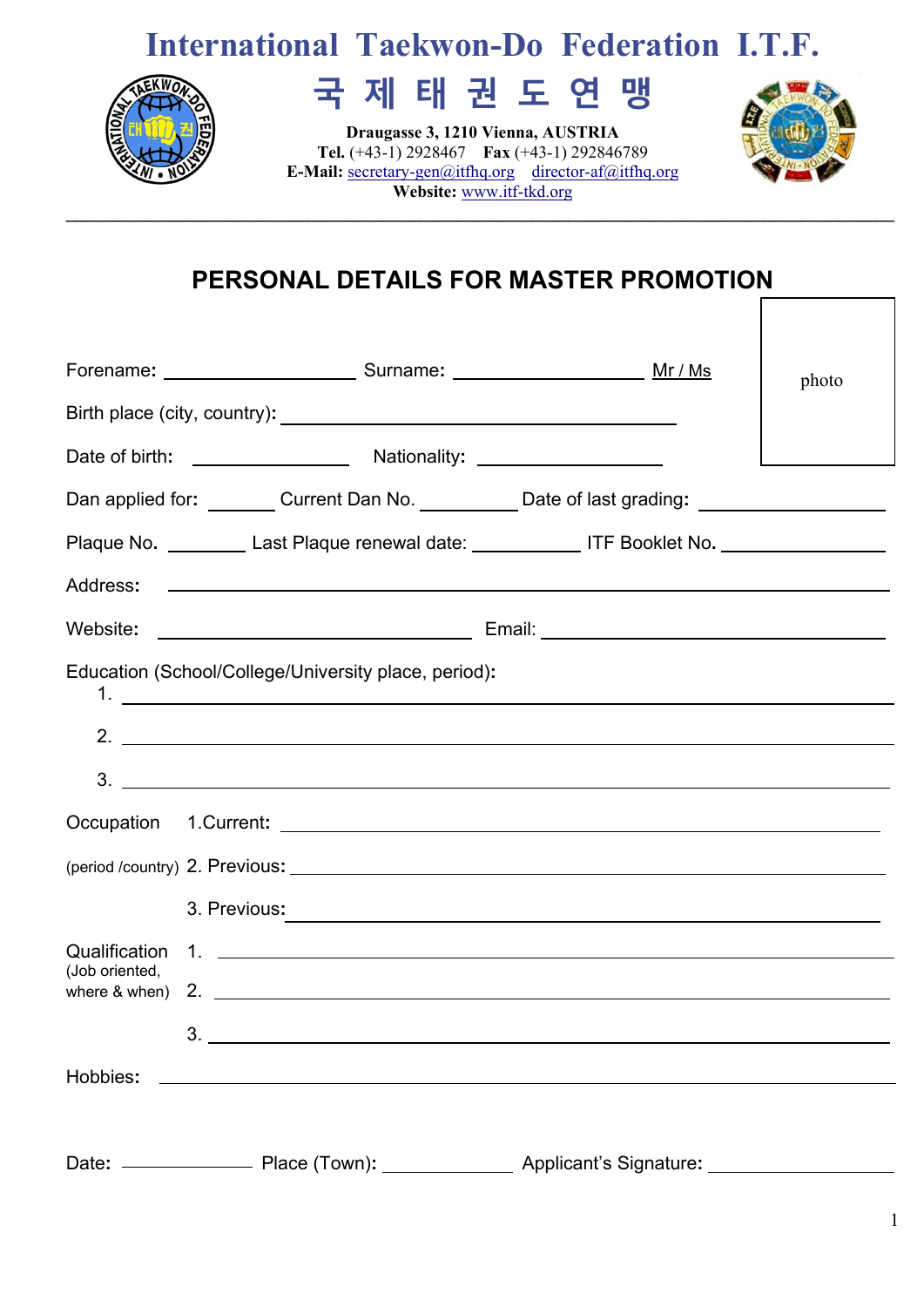## **ACTIVITY REPORT FOR MASTER PROMOTION**

 $\mathcal{L}_\mathcal{L} = \mathcal{L}_\mathcal{L} = \mathcal{L}_\mathcal{L} = \mathcal{L}_\mathcal{L} = \mathcal{L}_\mathcal{L} = \mathcal{L}_\mathcal{L} = \mathcal{L}_\mathcal{L} = \mathcal{L}_\mathcal{L} = \mathcal{L}_\mathcal{L} = \mathcal{L}_\mathcal{L} = \mathcal{L}_\mathcal{L} = \mathcal{L}_\mathcal{L} = \mathcal{L}_\mathcal{L} = \mathcal{L}_\mathcal{L} = \mathcal{L}_\mathcal{L} = \mathcal{L}_\mathcal{L} = \mathcal{L}_\mathcal{L}$ 

| 1. Social services rendered (only with official public authority or organization recognition): |             |                                                                                                                      |            |                                        |
|------------------------------------------------------------------------------------------------|-------------|----------------------------------------------------------------------------------------------------------------------|------------|----------------------------------------|
| 1)                                                                                             |             |                                                                                                                      |            |                                        |
| 2)                                                                                             |             |                                                                                                                      |            |                                        |
| 2. Contribution to ITF (International, Continental, National, Regional Level)                  |             |                                                                                                                      |            |                                        |
| 1)                                                                                             |             |                                                                                                                      |            |                                        |
| 2)                                                                                             |             |                                                                                                                      |            |                                        |
| 3. Training History (From enrollment to present)                                               |             |                                                                                                                      |            |                                        |
|                                                                                                |             | <u> 2001 - Andrea Andrew Maria (a chemica a chemica a chemica a chemica a chemica a chemica a chemica a chemica </u> |            |                                        |
|                                                                                                |             |                                                                                                                      |            |                                        |
|                                                                                                |             |                                                                                                                      |            |                                        |
| Instructor name                                                                                | Dojang name |                                                                                                                      |            | Plaque Nr. Town From-to (yyyy to yyyy) |
|                                                                                                |             |                                                                                                                      |            |                                        |
| 4. ITF Dan promotion details                                                                   |             |                                                                                                                      |            |                                        |
|                                                                                                |             |                                                                                                                      |            |                                        |
|                                                                                                |             |                                                                                                                      |            |                                        |
|                                                                                                |             |                                                                                                                      |            |                                        |
| 4 <sup>th</sup> Dan:                                                                           |             |                                                                                                                      |            |                                        |
|                                                                                                |             |                                                                                                                      |            |                                        |
|                                                                                                |             |                                                                                                                      |            |                                        |
|                                                                                                |             |                                                                                                                      |            |                                        |
|                                                                                                |             |                                                                                                                      |            |                                        |
|                                                                                                |             |                                                                                                                      |            |                                        |
| Dan Cert No.                                                                                   | Year        | Town                                                                                                                 | Instructor | Examiner                               |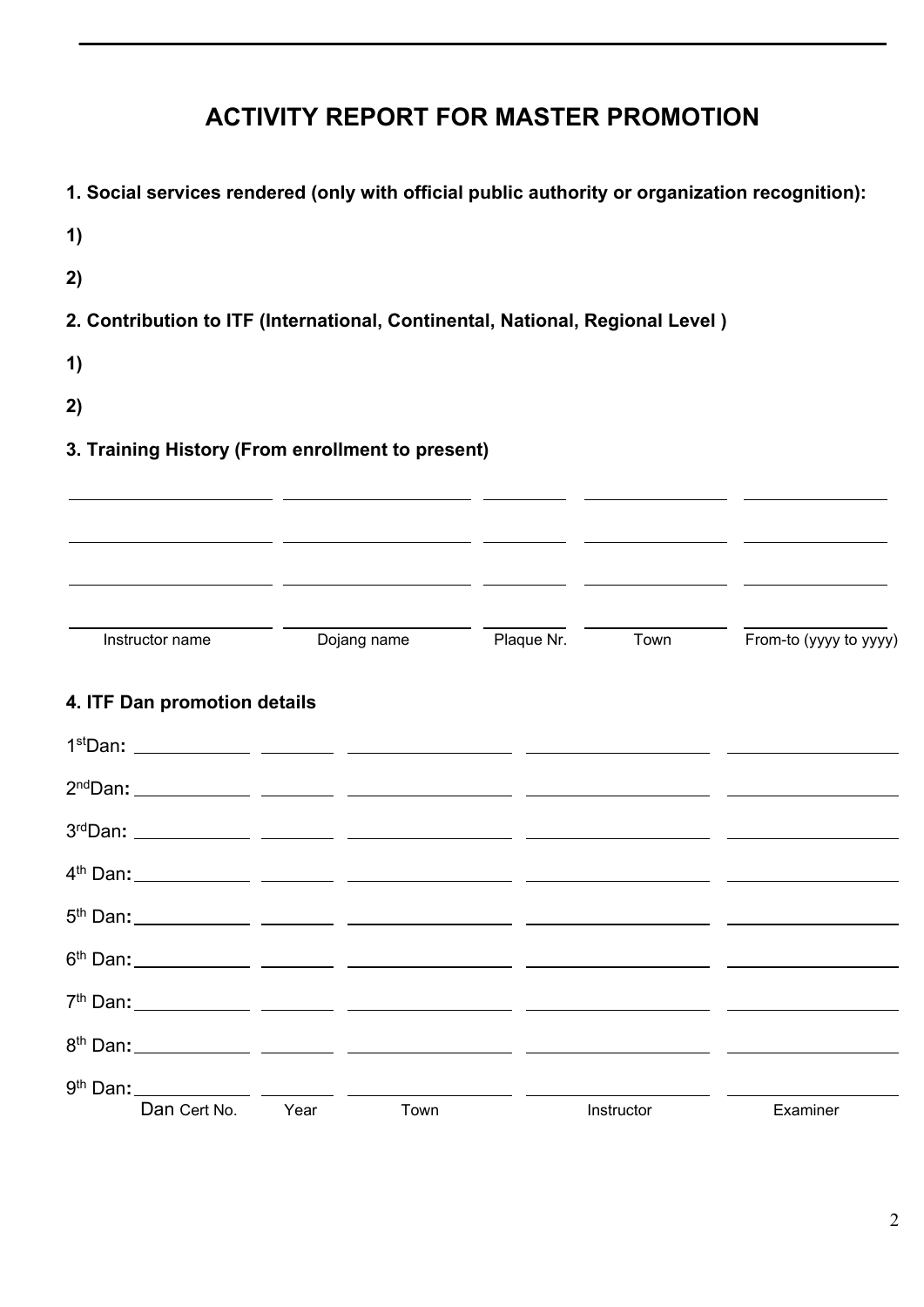## **5. I T F qualifications**

| Int'l Instructor:      |                                                                                                                       |                                                   |                                                                  |                                |
|------------------------|-----------------------------------------------------------------------------------------------------------------------|---------------------------------------------------|------------------------------------------------------------------|--------------------------------|
| Cert No.               | Year                                                                                                                  | <b>Town</b>                                       |                                                                  | Examiner                       |
|                        | 6. Your ITF Recognition Plaque registrations and its renewal                                                          |                                                   |                                                                  |                                |
| Dojang Name            |                                                                                                                       | Plaque Nr. 1 <sup>st</sup> Reg. year Place (town) |                                                                  | Date (mm, yyyy) Renewed latest |
| (in the last 10 years) | 7. ITF endorsed Int'l Course/Seminar/ Intensive Special Training                                                      |                                                   |                                                                  |                                |
|                        | <u> 1989 - Johann Harry Harry Barn, amerikan bahasa perang pengaran bahasa pengaran pengaran pengaran pengaran pe</u> |                                                   |                                                                  |                                |
|                        | <u> 2001 - Jan Samuel Barbara, president eta martxar erroman erroman erroman erroman erroman erroman erroman err</u>  |                                                   | <u> 1989 - Johann John Stone, Amerikaansk politiker (* 1918)</u> |                                |
|                        | <u> 1990 - Jan James Sand, amerikansk politiker (d. 1980)</u>                                                         |                                                   |                                                                  |                                |
|                        |                                                                                                                       |                                                   |                                                                  |                                |
|                        |                                                                                                                       |                                                   |                                                                  |                                |
| Seminar No.            | Conductor                                                                                                             |                                                   | Place (town, country)                                            | From-to (yyyy to yyyy)         |
|                        | 8. Position Held (ITF HQ, ITF Continental, ITF National Organization)                                                 |                                                   |                                                                  |                                |
|                        |                                                                                                                       |                                                   |                                                                  |                                |
|                        |                                                                                                                       |                                                   |                                                                  |                                |
| <b>Position Held</b>   |                                                                                                                       |                                                   | <b>Organization Name</b>                                         | From-to (yyyy to yyyy)         |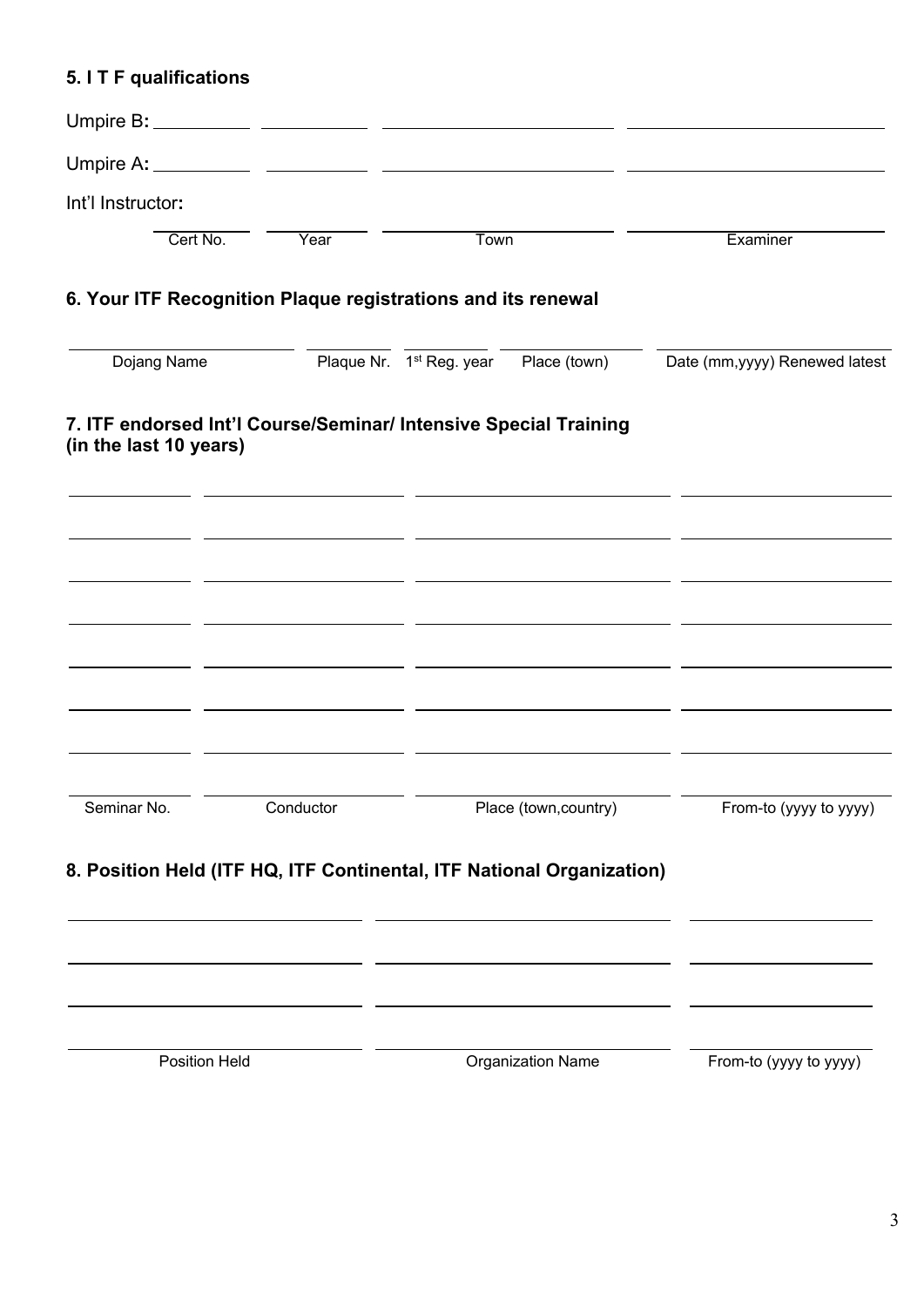| Name                                                                                                | Award occasion    |                     | Place (country)       | Award year |      |
|-----------------------------------------------------------------------------------------------------|-------------------|---------------------|-----------------------|------------|------|
| 10. ITF Championships (World, Continental, National, Regional/Medal/Cup)                            |                   |                     |                       |            |      |
|                                                                                                     |                   |                     |                       |            |      |
|                                                                                                     |                   |                     |                       |            |      |
|                                                                                                     |                   |                     |                       |            |      |
| <b>Tournament Title</b>                                                                             | (participated as) | Country             | Achievement           | Year       |      |
|                                                                                                     |                   |                     |                       |            |      |
| <b>Event Title</b>                                                                                  | (attended as)     |                     | Venue (Town, Country) | Year       |      |
| 12. Applicant's Students Details<br>a) Student Achievements in ITF World / Continental Championship |                   |                     |                       |            |      |
|                                                                                                     |                   |                     |                       |            |      |
|                                                                                                     |                   |                     |                       |            |      |
| <b>Tournament Title</b>                                                                             | Country           | <b>Student Name</b> | Category/Div.         | Placing    | Year |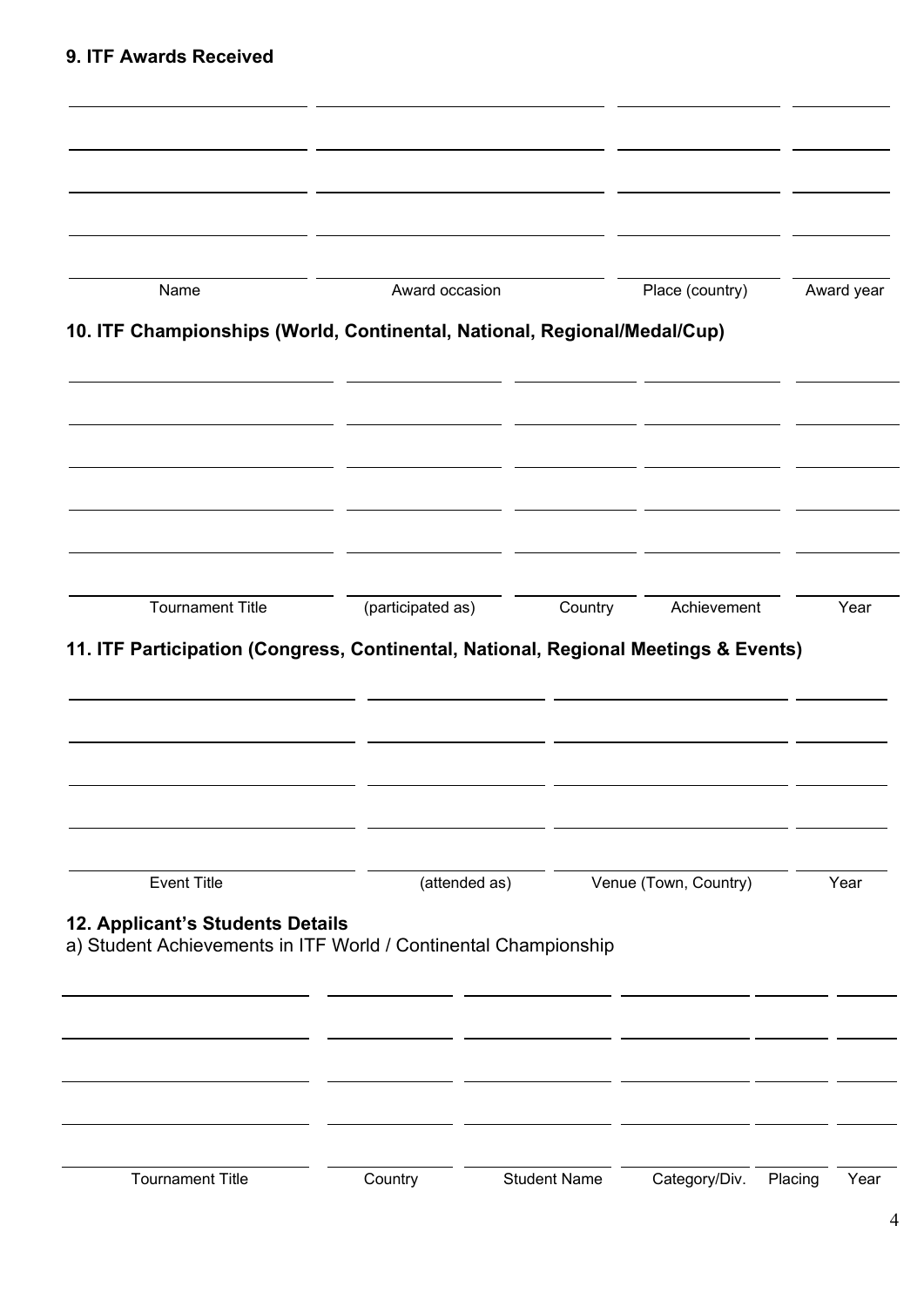## b) Number of currently active students

|                         | Gup holder $1^{st}$ to $3^{rd}$ Dan $4^{th}$ Dan $5^{th}$ Dan $6^{th}$ Dan Umpire B Umpire A                                                                                        |              |                       |                       |                          | Instructor               |
|-------------------------|-------------------------------------------------------------------------------------------------------------------------------------------------------------------------------------|--------------|-----------------------|-----------------------|--------------------------|--------------------------|
|                         |                                                                                                                                                                                     |              |                       |                       |                          |                          |
|                         |                                                                                                                                                                                     |              |                       |                       |                          |                          |
|                         | c) Number of applicant's students Dan Applications in the last 3 years                                                                                                              |              |                       |                       |                          |                          |
| 1 <sup>st</sup> Dan     | $2nd Dan$ $3rd Dan$ $4th Dan$ $5thDan$ $6thDan$ $7th Dan$ Int'l umpire                                                                                                              |              |                       |                       |                          | Instructor               |
|                         | 13. Writings/Publications on Taekwon-Do and other subject areas<br>and the control of the control of the control of the control of the control of the control of the control of the |              |                       |                       |                          |                          |
| <b>Type</b>             |                                                                                                                                                                                     | <b>Title</b> |                       |                       | Page Year Printing house |                          |
|                         | 14. Conduct of ITF International Seminar                                                                                                                                            |              |                       |                       |                          |                          |
|                         |                                                                                                                                                                                     |              |                       |                       |                          |                          |
|                         |                                                                                                                                                                                     |              |                       |                       |                          |                          |
| Organizer               | Sort of seminar                                                                                                                                                                     |              |                       | Place (town, country) |                          | From - to (yyyy to yyyy) |
|                         | 15. ITF Taekwon-Do teachings in foreign country                                                                                                                                     |              |                       |                       |                          |                          |
|                         |                                                                                                                                                                                     |              |                       |                       |                          |                          |
| NBG representative name |                                                                                                                                                                                     |              | Place (town, country) |                       |                          | From - to (yyyy to yyyy) |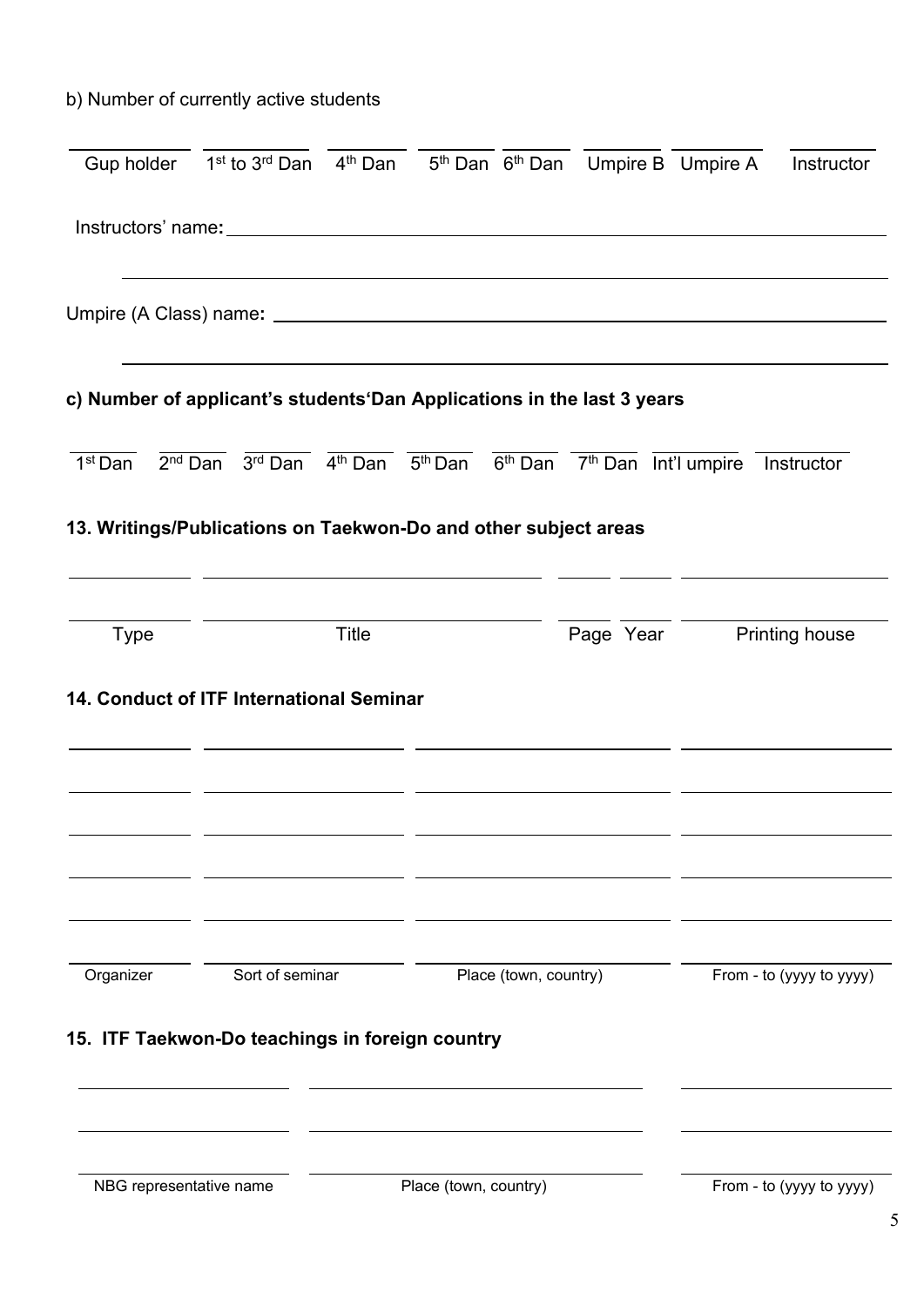#### **16. Others if any**

#### **17. Photos (in attachment by Email)**

- 1) 5 or more ITF activity related photos that applicant deems very valuable.
- 2) 5 or more group photos taken in recent 3 years in Dobok with ITF students in Dojang.
- Photos submitted may be posted in ITF Website when considered necessary. Each photo should contain caption and date.

#### **18. Brief personal message from applicant to ITF members if any:**

#### **19. Personal comments or opinions toward the ITF if any:**

===========================================================================

I have submitted these forms by email:

- 1. This completed Master Promotion Application Form in Word format, without signatures and NGB stamp.
- 2. A scanned copy of this Master Promotion Application Form with all signatures and NGB stamp.

| Date  | Place (Town, Country) |                             | Applicant's signature             |           |
|-------|-----------------------|-----------------------------|-----------------------------------|-----------|
|       | <b>NGB Name</b>       |                             | <b>NGB Secretary General name</b> | Signature |
|       |                       |                             | NGB representative name           | Signature |
| Date: |                       | Place (Town, Country): ____ |                                   |           |

NGB stamp